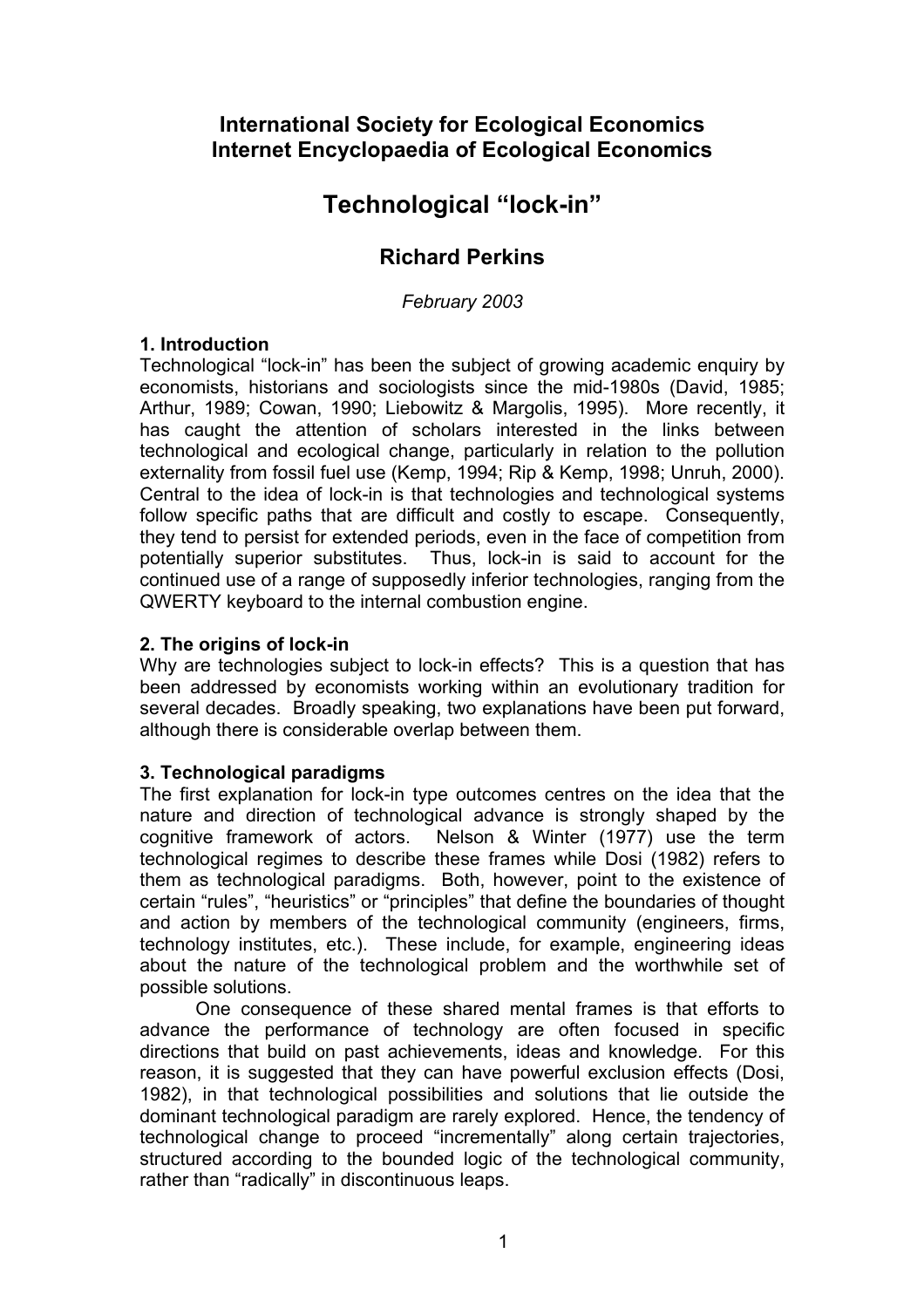#### **4. Increasing returns to adoption**

A second explanation for the existence of lock-in, and one that closely follows on from the first, draws from the idea of increasing returns to adoption. These are positive feedback mechanisms that function to increase the attractiveness of adopting a particular technology the more it is adopted. As highlighted by David (1985) and Arthur (1989), in a situation where two or more technologies are competing for market share, the presence of increasing returns implies that the option which secures an initial lead in adoption may eventually go on to dominate the market. This arises because early adoption can generate a snowballing effect whereby the preferred technology benefits from greater improvement than its competitors, stimulating further adoption, improvement and eventual leadership. In fact, under conditions of increasing returns, technologies that fail to win early adoption success might eventually find themselves locked-out from the market, unable to compete with the improved technology.

More controversial still, however, is the suggestion that this process can lock society into an inferior design, thereby causing markets to fail. According to proponents of increasing returns, this can arise because technological choice during the early stages of competition is characterised by uncertainty and ignorance about the respective qualities and properties of various options. Consequently, a technology that would have been superior given equivalent learning, might find itself being lock-out by a lesser one. Indeed, the literature provides many examples where this is alleged to have occurred. Thus, the QWERTY layout triumphed over the Dvorak Simplified Keyboard (David, 1985), light water nuclear reactors prevailed over heavy water ones (Cowan, 1990), and the VHS video cassette recorder standard won-out in the competitive race over Betamax (Arthur, 1990).

Four principal classes of increasing return are commonly implicated in lock-in type outcomes although it is possible to find additional variants of these. The first two are perhaps the most familiar and commonly grouped under the heading of economies of experience. They include scale economies, the reduction in unit costs of a particular product or service with rising output; and learning economies, widely understood as the cost and performance improvements that commonly occur as individuals and organisations "learn" from experience and repetition how to operate equipment more effectively and efficiently. Empirically, these dynamic scale and learning effects have been well-documented and are commonly portrayed as learning curves, showing a reduction in unit costs with rising cumulative output. Their effects are reinforced by a third type of increasing return, adaptive expectations, whereby increased adoption reduces uncertainty about the performance, reliability and durability of a technology.

Yet, it is a fourth and final class, network externalities, that is most commonly associated with technological lock-in. Network externalities are the external benefits conferred on users of a technology by another's use of the same technology. Their significance stems from the fact that technologies are more than isolated physical devices. They are part of broader networks consisting of multiple, interdependent technologies and supporting infrastructures; the latter comprising, not only physical elements, but also the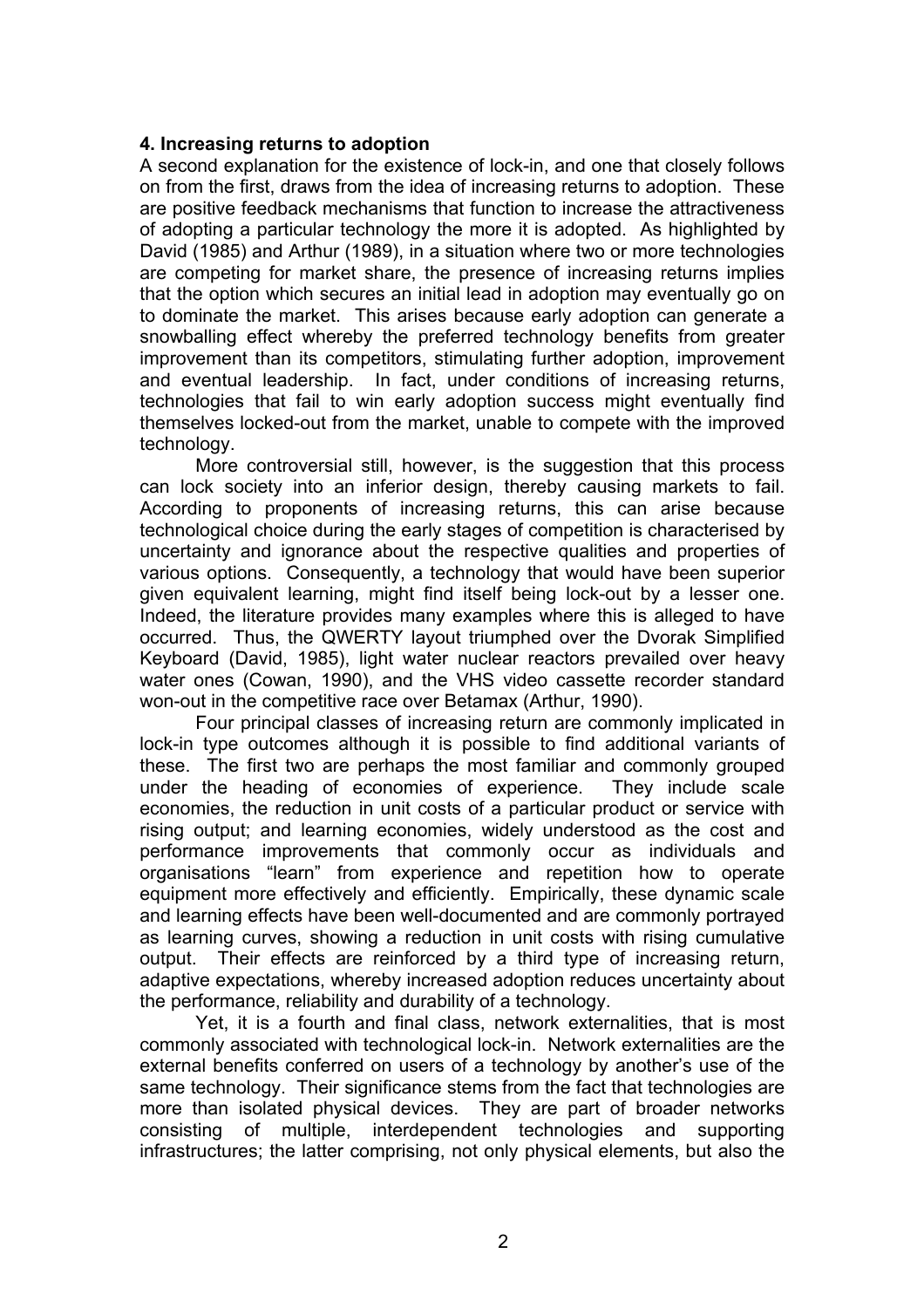technical, economic and institutional relationships and structures that enable existing technologies to work together.

An important consequence of technological interdependencies is that as a particular network increases in size so does its attractiveness to potential users, giving rise to positive feedback effects. This stems from the benefits of compatibility, either in terms of physical products, services or related skills and experience. Thus, to take one popular example, the value of a telephone to an individual user increases with the number of people connected to the network with whom they can communicate.

According to the literature, network externalities account for the characteristic co-evolution of related technologies in clusters, consisting of interdependent technologies embedded within particular institutional and organisational settings (Freeman & Perez, 1988). At the macro-level, such clusters have long been recognised by scholars of technological change, going back to Nikolai Kondratieff (1892-1938) and Joseph Schumpeter (1883- 1950). Thus, Grübler (1998) identifies four historical clusters, each associated with a complex of dominant technologies and infrastructures: (1) textiles, turnpikes and water mills between 1750-1820; (2) steam, canals and iron over the period 1800-1870; (3) coal, railways, steel and industrial electrification from 1850-1940; and (4) oil, roads, plastics and consumer electrification between 1920-2000.

The significance of network externalities for lock-in is based on the idea that they raise barriers to entry for radical technologies that are not part of the dominant technological cluster. This arises since, in the presence of technological interdependencies, any attempt to introduce a technology that is incompatible with existing technologies and infrastructures will require corresponding changes to the rest of the technological system in order to make it fit (Metcalfe, 1997). Such change can be the source of considerable inertia. This is because it implies large switching costs, both from the need to replace physical elements of the technological system and, equally important, associated work practices, skills and patterns of behaviour. It is precisely for this reason that vested interests, including firms, governments and consumers, may purposely resist the introduction of novel technologies that are not part of the existing technological cluster. Compounding this inertia are co-ordination failures. These are especially important in the presence of network externalities and mean that, even where switching to a new technology would be profitable, users may continue to opt for existing and inferior technological options.

To sum-up, the literature suggests that lock-in is co-produced by two dynamics: first, technological paradigms, embodying a shared set of skills, habits and outlooks about the nature and direction of technological progress; and second, increasing returns to adoption, whose impact is to create pervasive incentive structures that reinforce these paths. Together, they are said to account for the incremental and path-dependent nature of technological change in many manifestly system technologies, such as automobiles and telecommunications (Metcalfe, 1997).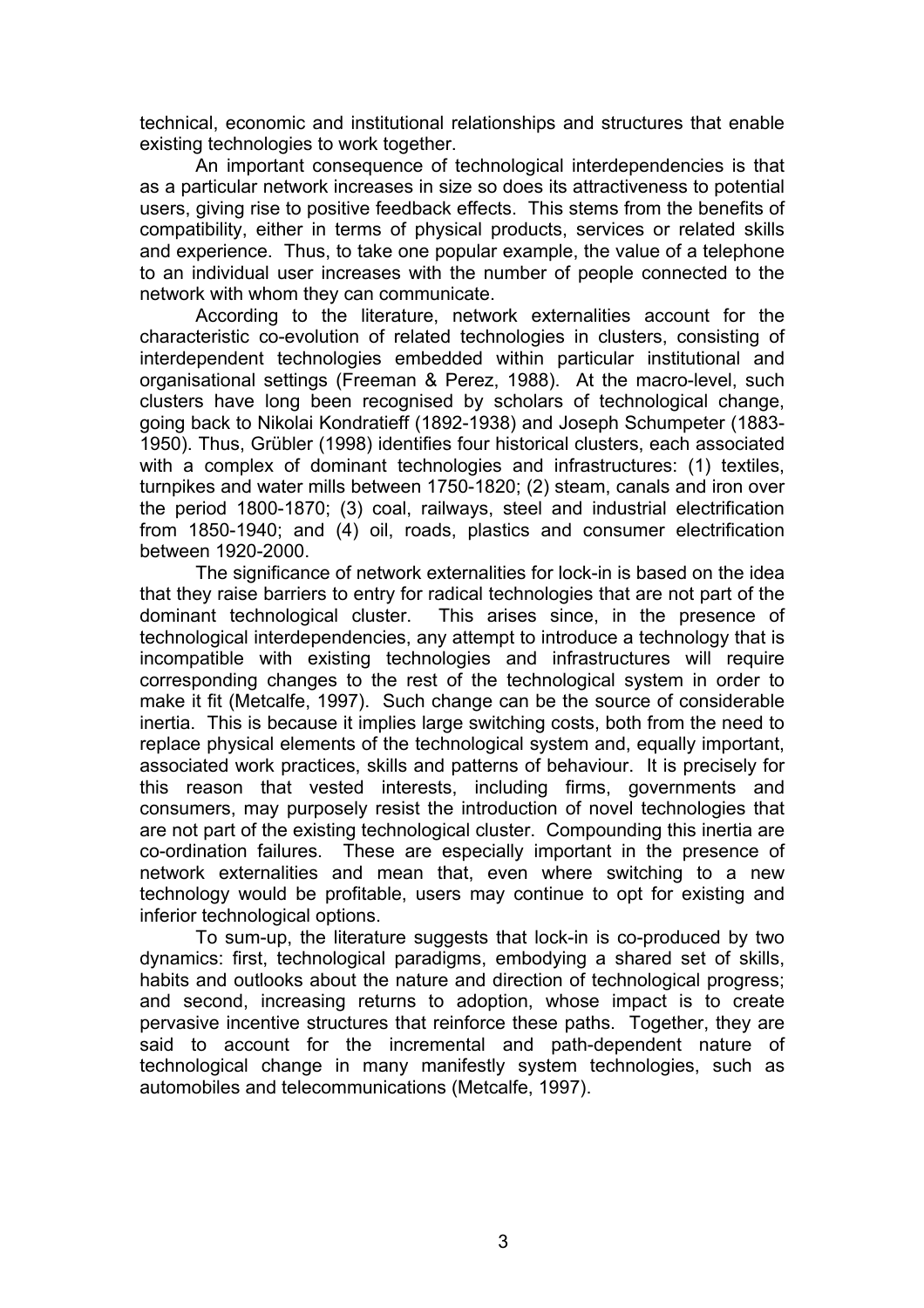### **5. Criticisms of lock-in**

Although compelling, these narrative accounts of lock-in are by no means uncontroversial. Particular criticism has come from two economists, Liebowitz and Margolis (1994; 1995). They have questioned whether the existence of increasing returns during the early, and highly uncertain, stages of competition can actually provide an "inferior" technology with an unassailable market lead. According to the authors, little or no convincing evidence exists to support the presence of these inefficient market choices in practice. Even the QWERTY keyboard and VHS video recorder, two of the most commonly cited examples of sub-optimal lock-in, do not stand-up to scrutiny on closer inspection. Liebowitz and Margolis have also challenged the assumption that network externalities compel users to choose inferior technological options. To this end, they argue that the economic benefits of network effects are invariably overstated and, in any case, what matters are user expectations of the emerging product's network size rather than its current one.

Unfortunately, and as recognised by scholars in the field, substantiating claims for and/or against lock-in to inferior technologies by increasing returns is highly problematic (Foray, 1997). Therefore, in the absence of additional empirical and analytical work, the debate will no doubt continue. What is not in dispute, however, is the basic premise that technological choices can have long-term consequences. Moreover, these can be difficult and costly to escape, locking individuals, organisations and entire economies into specific technological configurations.

## **6. The environmental significance of lock-in**

Much of the discussion of lock-in, at least in the economics and business literature, has focused on high-technology markets and their implications for the competitive strategies of firms (e.g., see Arthur, 1996). The past decade, however, has witnessed growing interest in the idea that lock-in might have far-reaching consequences for the understanding of environmental change (Kemp, 1994; Unruh, 2000). The starting point for this observation is that technologies differ with respect to their resource use and/or waste generation. Moreover, because technological choice takes place within the confines of specific technological paradigms and clusters, each characteristically associated with a particular energy source, it is suggested that technological and environmental change go hand-in-hand (Booth, 1998; Grübler et al., 1999).

In this context, a recurrent theme of the literature is that developed economies are locked into a complex of hydrocarbon-intensive technologies and infrastructures (Rip & Kemp, 1998; Arentsen et al., 2002). These initially evolved within the context of abundant fossil fuels and limited knowledge and concern about the long-term consequences of greenhouse gas emissions. However, despite growing awareness of the negative impacts of fossil fuel use, attempts to shift towards low and/or zero-emitting substitutes are proving difficult. On the one hand, this is because hydrocarbon technologies have benefited from many decades of dynamic scale and learning effects, providing them with competitive advantages in terms of, for example, cost, performance and user-friendliness. While, on the other, fossil fuel-based technologies enjoy the support of a co-specialised network of technical assets which hinder the innovation and diffusion of technologies that lie outside the hydrocarbon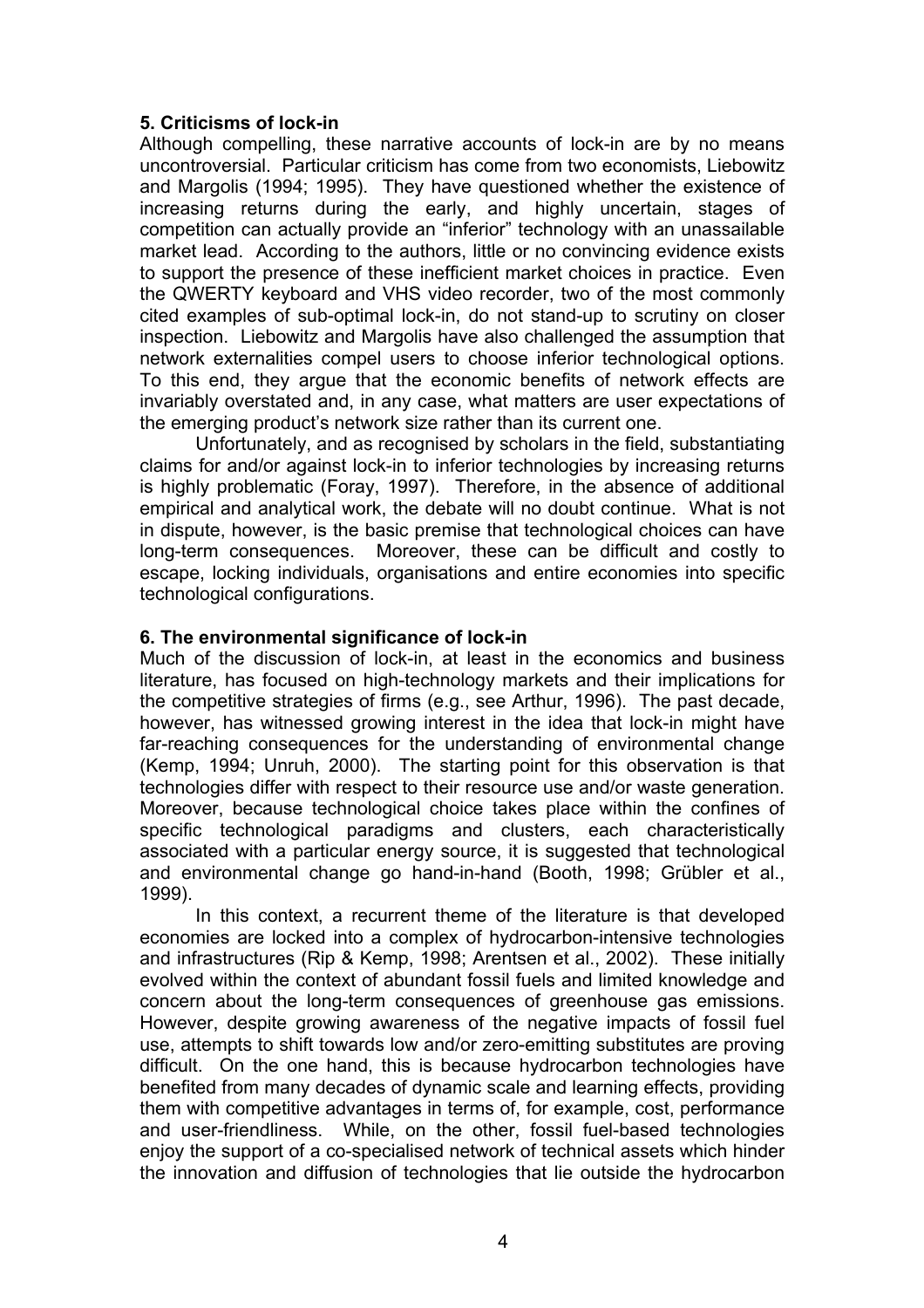technological paradigm. Going further, a number of accounts point to the role played by private and public institutions in resisting radical change in the direction of carbon-free technologies. Many of these, it is claimed, have interests in perpetuating the current technological paradigm and, consequently, are active in shaping market and non-market forces in ways that reinforce lock-in (Kemp, 1994; Unruh, 2000)

The literature generally remains sceptical about the prospects for escaping hydrocarbon lock-in in developed economies. Yet it does not ruleout the possibility that far-reaching shifts in energy use might take place in the future. Such changes, after all, have happened in the past. Thus, the historic dominance of fuel-wood and other traditional energy sources gave way to coal as the leading fuel over the period 1880-1960. Subsequently, most developed economies have come to rely on oil, and increasingly gas, as their primary energy source. In fact, because each of these fuel sources has a lower carbon content, the historic record of energy substitution is one of decarbonisation (Nakićenović, 1997). The real question is whether developed economies will be able to escape pervasive lock-in to the dominant petroleum-based technological system on the short time-scales required for climate stabilisation. History suggests that this is unlikely to be easy. Fundamental energy transitions characteristically take many decades to complete. Moreover, they depend on the support of a complex of private and public institutions involved in the development and diffusion of energy technologies, ranging from government regulators to consumer groups (Podobnik, 1999; Arentsen et al., 2002; Unruh, 2002).

Many analysts, however, are more optimistic about the prospects for developing countries who, it is often claimed, are well-placed to avoid becoming locked into the same hydrocarbon technological clusters that currently dominate in developed economies (e.g., see Wallace, 1996; Loucks, 2002). This is because they have yet to install much of their productive capacity. Consequently, in the absence of increasing returns favouring hydrocarbon-intensive technologies, they should be able to "leapfrog" straight to the next-generation of greenhouse gas neutral technologies (Goldemberg, 1998). Unfortunately, despite its rhetorical appeal, very little is known about whether developing countries are capable of exploiting their unique latecomer status. What research has been undertaken, however, suggests that many barriers exist for low-income economies seeking to advance straight to carbon-free technological systems as an integral part of capacity addition (Perkins, 2001).

Although much of the literature focuses on lock-in to hydrocarbon technologies a number of ecological economists have suggested that similar dynamics might also explain the persistence of other environmentallydamaging technological options and practices. Wilson & Tisdell (2001), for example, argue that farmers are locked into continued pesticide use. Thus, despite their adverse impacts on profitability, a combination of high up-front switching costs and co-ordination failures mean that, once pesticides have been adopted, reverting to more sustainable forms of agricultural pest control is difficult. Similarly, Messner (2002) finds evidence that increasing returns can lock users into the use of particular materials, thereby delaying or even preventing substitution towards less environmentally-damaging substitutes.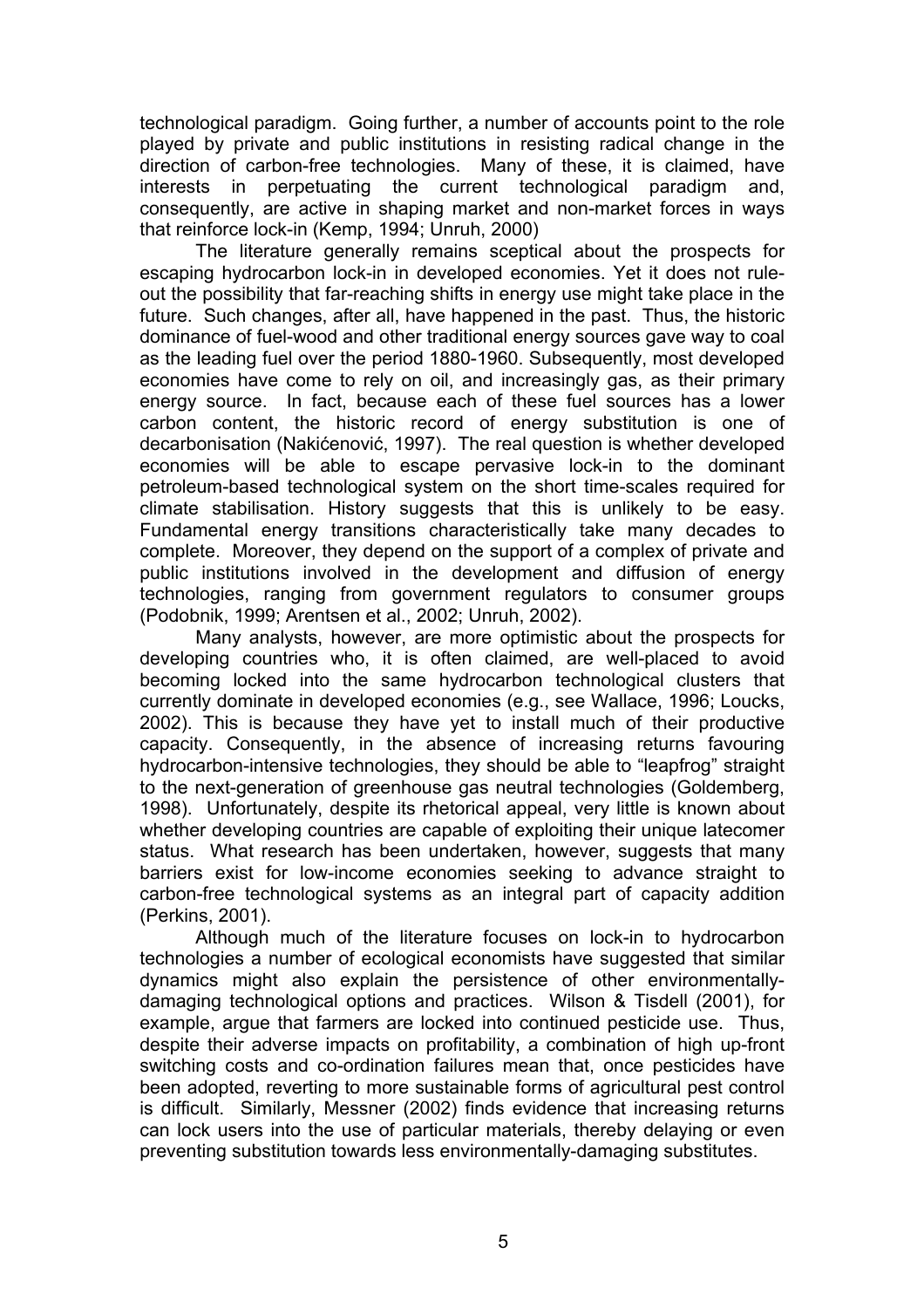# **7. Conclusions**

The idea that economy and environment are closely interlinked is well-known to scholars of ecological economics. The concept of lock-in expands on this in two important ways. First, it suggests that technologies and technological systems are inherently inert, giving rise to distinctive and, moreover, durable patterns of resource use and waste production over time. For this reason, insights from the field of lock-in (increasing returns, technological clusters, etc.) hold considerable promise in relation to attempts to model economyenvironment relations. Second, it highlights how ecological change is deeply embedded in complex, interdependent technological and socio-economic systems. In doing so, research into the dynamics of lock-in points to the need for more sophisticated policy approaches that take a system-wide perspective to reducing the environmental burden of economic activity.

Clearly, lock-in and other insights from evolutionary economics have yet to make a significant impact on the mainstream ecological economics literature. Yet, there is increased recognition that they have much to contribute and, therefore, look set to play a greater role in describing and explaining the complexities of economy-environment relations.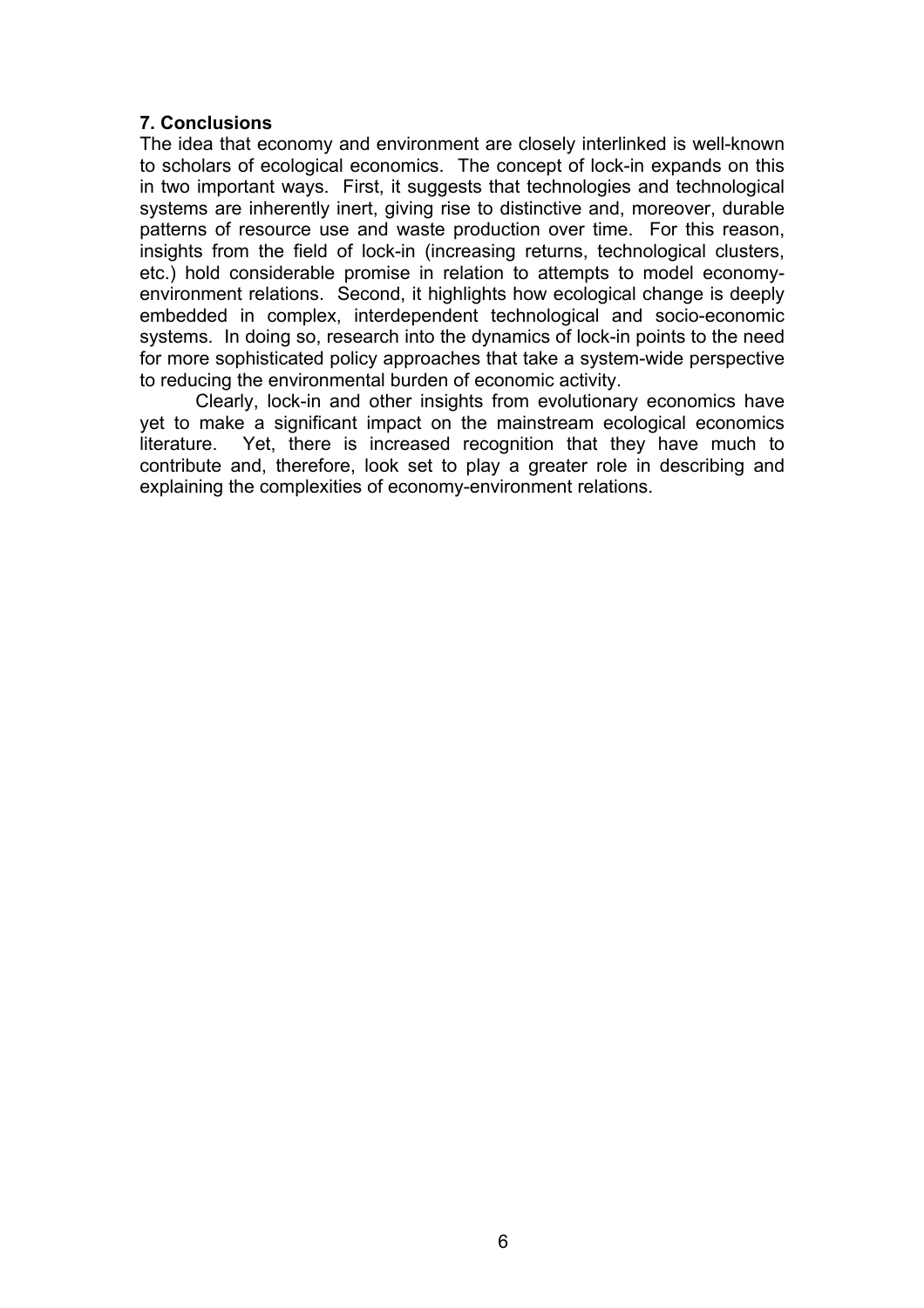#### **Print references:**

- Arentsen, M., R. Kemp and E. Luiten (2002), 'Technological change and innovation for climate protection: the governance challenge', in: Global warming and social innovation: the challenge of a carbon-neutral society (M. Kok, W. Vermeulen, A. Faaij and D. de Jager, eds.), Earthscan: London, 59-82
- Arthur, W. B. (1989), 'Competing technologies, increasing returns and lock-in by historical events', Economic Journal, 99, 116-131
- Arthur, W. B. (1990), 'Positive feedbacks in the economy', Scientific American, 262 (February), 92-99
- Arthur, W. B. (1996), 'Increasing returns and the new world of business', Harvard Business Review, (July-August), 100-109
- Booth, D. E. (1998), The environmental consequences of growth: steady-state economics as an alternative to ecological decline, Routledge: London
- Cowan, R. (1990), 'Nuclear power reactors: a study in technological lock-in', The Journal of Economic History, 50 (3), 541-567
- David, P. A. (1985), 'Clio and the economics of QWERTY', Amercian Economic Review, Papers and Proceedings, 75, 332-337
- Dosi, G. (1982), 'Technological paradigms and technological trajectories: a suggested interpretation of the determinants and directions of technical change', Research Policy, 11, 147-162
- Foray, D. (1997), 'The dynamic implications of increasing returns: technological change and path dependent inefficiency', International Journal of Industrial Organization, 15, 733-752
- Freeman, C. and C. Perez (1988), 'Structural crisis of adjustment, business cycles and investment behaviour', in: Technological change and economic theory (G. Dosi, C. Freeman, R. Nelson, G. Silverberg and L. Soete, eds.), Pinter: London, 39-66
- Goldemberg, J. (1998), 'Leapfrog energy technologies', Energy Policy, 26 (10), 729-742
- Grübler, A. (1998), Technology and global change, Cambridge University Press: Cambridge
- Grübler, A., N. Nakićenović and D. G. Victor (1999), 'Dynamics of energy technologies and global change', Energy Policy, 27 (5), 247-280
- Kemp, R. (1994), 'Technology and the transition to environmental sustainability', Futures, 26 (10), 1023-1046